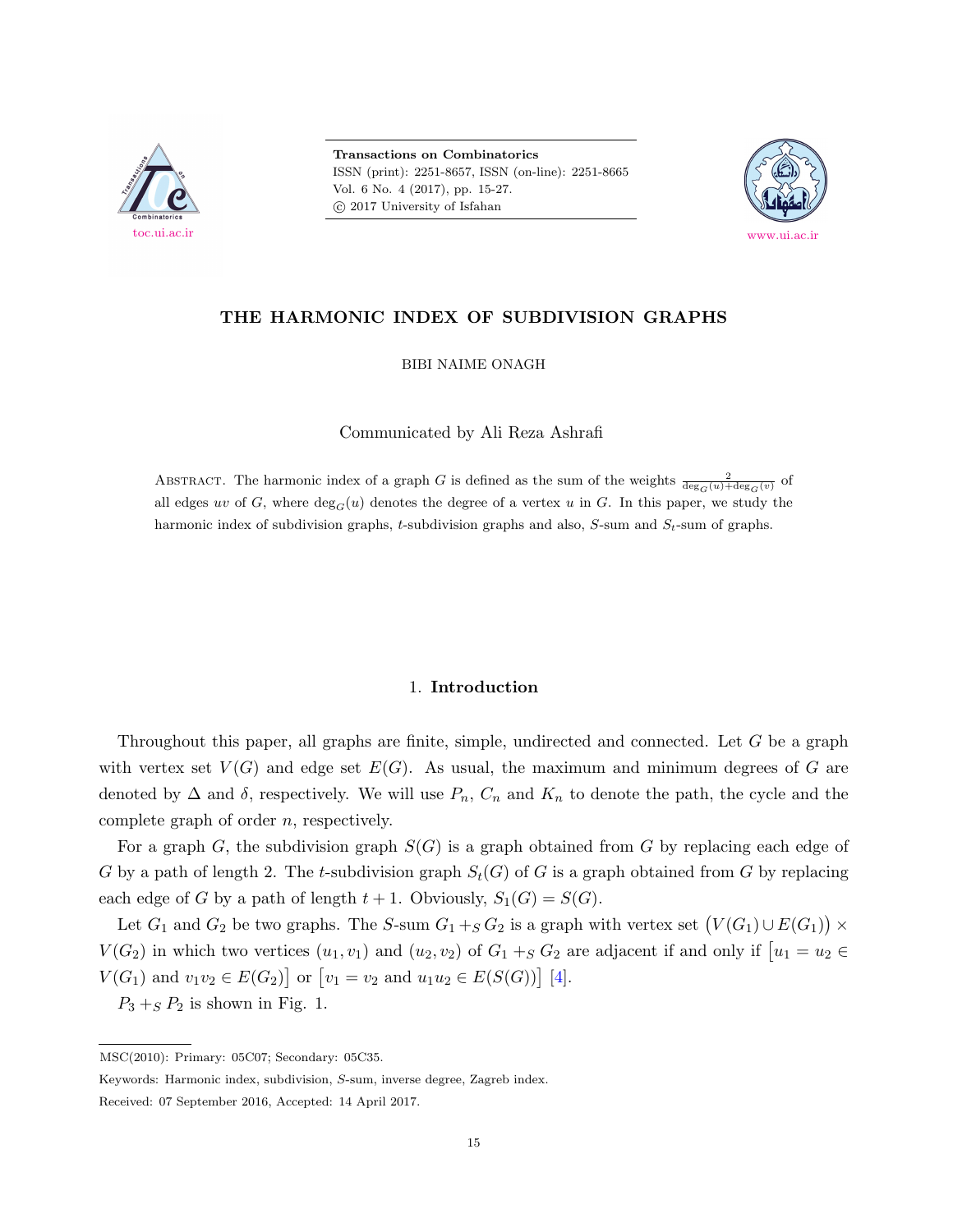

Fig. 1.  $P_3 +_S P_2$ 

For a graph  $G$ , the harmonic index  $H(G)$  is defined as

$$
H(G) = \sum_{uv \in E(G)} \frac{2}{\deg_G(u) + \deg_G(v)}.
$$

In recent years, this vertex-degree-based topological index has been extensively studied. For example, Zhong [[18,](#page-12-1) [19,](#page-12-2) [20](#page-12-3)] gave the minimum and maximum values of the harmonic index for simple graphs, trees, unicyclic graphs and graphs with girth at least  $k$  ( $k \geq 3$ ) and characterized the corresponding extremal graphs, respectively. Deng et al. [\[3\]](#page-12-4) considered the relation between the harmonic index of a graph and its chromatic number. Lv et al. [\[9,](#page-12-5) [10\]](#page-12-6) established the relationship between the harmonic index of a graph and its matching number. Shwetha et al. [[15\]](#page-12-7) derived expressions for the harmonic index of the join, corona product, Cartesian product, composition and symmetric difference of graphs. Recently, Onagh investigated the harmonic index of product graphs, vertex-semitotal graphs, edgesemitotal graphs, total graphs and *F*-sum of graphs, where  $F \in \{R, Q, T\}$  [\[12](#page-12-8), [13](#page-12-9), [14\]](#page-12-10). More results on this index can been found in  $[8, 16, 17, 21, 22]$  $[8, 16, 17, 21, 22]$  $[8, 16, 17, 21, 22]$  $[8, 16, 17, 21, 22]$  $[8, 16, 17, 21, 22]$  $[8, 16, 17, 21, 22]$  $[8, 16, 17, 21, 22]$  $[8, 16, 17, 21, 22]$  $[8, 16, 17, 21, 22]$  $[8, 16, 17, 21, 22]$ .

In this paper, we present some sharp bounds for the harmonic index of subdivision and *t*-subdivision graphs and characterize graphs for which these bounds are best possible. Also, we obtain some upper bounds for the harmonic index of *S*-sum and *St*-sum of graphs.

### 2. **Lower bounds for the harmonic index of subdivision graphs**

In this section, we give some lower bounds for the harmonic index of subdivision and *t*-subdivision graphs and obtain some inequalities between the harmonic index of these graphs and some topological indices such as the inverse degree and the first Zagreb index. Hereafter, we deal with nontrivial graphs.

Let *G* be a graph of size  $m \geq 1$ . By definition of the harmonic index, we have

(2.1) 
$$
H(S(G)) = \sum_{uv \in E(G)} \left( \frac{2}{\deg_G(u) + 2} + \frac{2}{2 + \deg_G(v)} \right),
$$

and

$$
H(S_t(G)) = \sum_{uv \in E(G)} \left( \frac{2}{\deg_G(u) + 2} + \frac{2}{2+2} + \dots + \frac{2}{2+2} + \frac{2}{2+\deg_G(v)} \right)
$$
  
= 
$$
\sum_{uv \in E(G)} \left( \frac{2}{\deg_G(u) + 2} + \frac{2}{2+\deg_G(v)} \right) + \frac{1}{2}(t-1)m
$$
  
= 
$$
H(S(G)) + \frac{1}{2}(t-1)m.
$$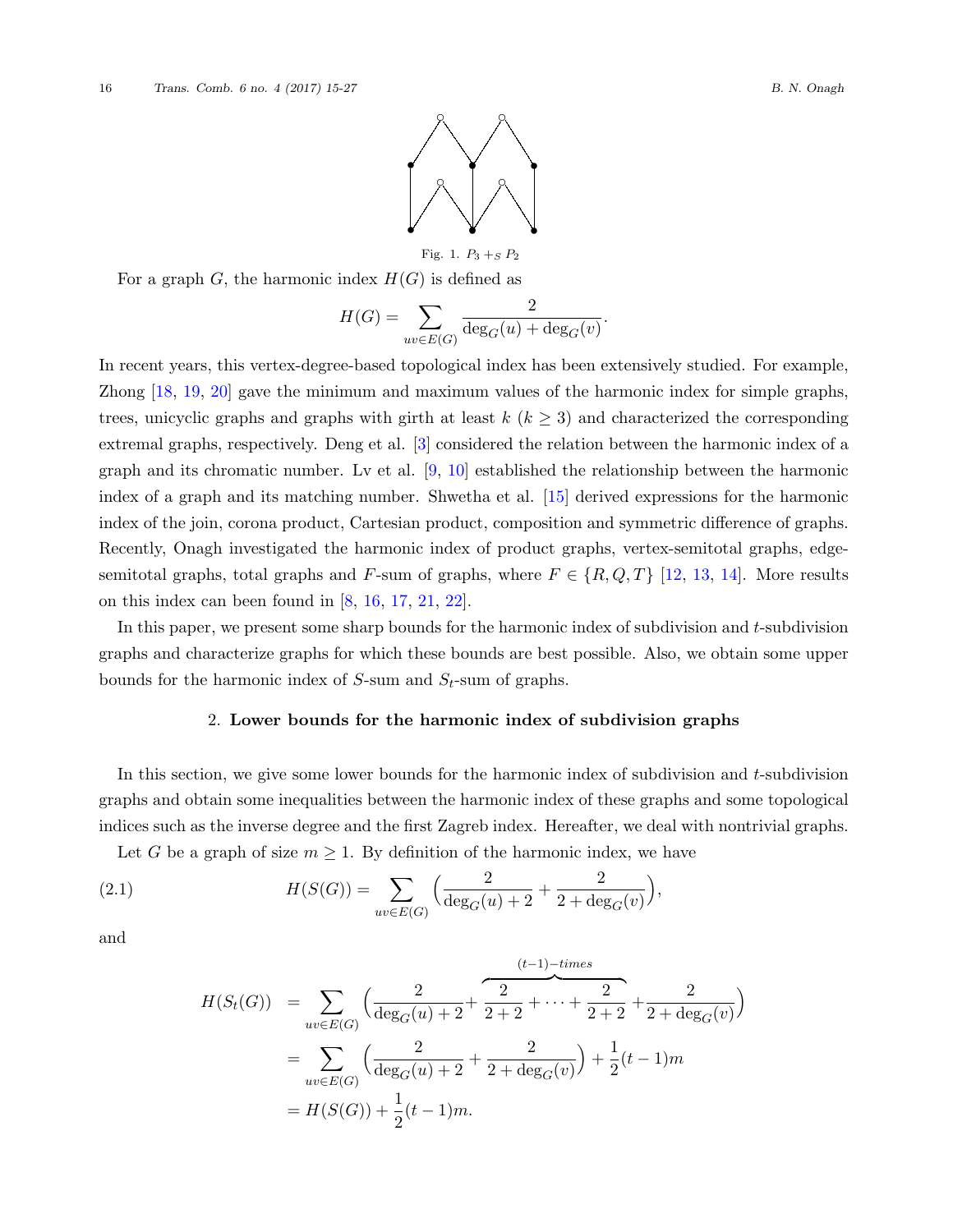It is easy to see that  $H(G) < H(S(G))$  and then  $H(G) < H(S_t(G))$ .

#### **Example 2.1.**

(i) For any 
$$
n \ge 2
$$
,  $H(S(P_n)) = \frac{4}{3} + n - 2$  and  $H(S_t(P_n)) = \frac{4}{3} + n - 2 + \frac{1}{2}(t - 1)(n - 1)$ ,  
\n(ii) for any  $n \ge 3$ ,  $H(S(C_n)) = n$  and  $H(S_t(C_n)) = n + \frac{1}{2}(t - 1)n$ ,  
\n(iii) for any  $n \ge 2$ ,  $H(S(K_n)) = \frac{2n(n-1)}{n+1}$  and  $H(S_t(K_n)) = \frac{2n(n-1)}{n+1} + \frac{1}{4}(t - 1)n(n - 1)$ .  
\n**Example 2.2.** Let G be a k-regular graph of order n. Then  $H(S(G)) = \frac{2kn}{n+1}$  and  $H(S_t(G)) = \frac{2n(n-1)}{n+1}$ .

 $\frac{1}{k+2}$  $d$   $H(S_t(G)) =$ 2*kn*  $\frac{2kn}{k+2} + \frac{1}{4}$  $\frac{1}{4}(t-1)kn$ .

In the following, simpler formulas are given for the harmonic index of subdivision graphs.

<span id="page-2-0"></span>**Theorem 2.3.** *Let G be a graph of order n. Then*

$$
H(S(G)) = 2n - \sum_{u \in V(G)} \frac{4}{\deg_G(u) + 2}.
$$

*Proof.* Let *u* be a vertex of *G*. For each neighbor of *u*,  $\frac{2}{\deg_G(u)+2}$  appears exactly once in ∑ *uv∈E*(*G*)  $\left(\frac{2}{\deg_G(u)+2}+\frac{2}{2+\deg_G(u)}\right)$  $2 + \deg_G(v)$ ) . Thus, deg*G*(*u*)*−times*

<span id="page-2-1"></span>(2.2) 
$$
H(S(G)) = \sum_{u \in V(G)} \overbrace{\left(\frac{2}{\deg_G(u) + 2} + \dots + \frac{2}{\deg_G(u) + 2}\right)}^{2} = \sum_{u \in V(G)} \frac{2 \deg_G(u)}{\deg_G(u) + 2}.
$$
  
So,  $H(S(G)) = \sum_{u \in V(G)} \overbrace{\left(2 - \frac{4}{\deg_G(u)}\right)}^{2} = 2n$ 

So, 
$$
H(S(G)) = \sum_{u \in V(G)} \left(2 - \frac{4}{\deg_G(u) + 2}\right) = 2n - \sum_{u \in V(G)} \frac{4}{\deg_G(u) + 2}
$$
, as desired.

**Corollary 2.4.** *Let G be a graph of order n and size m. Then*

$$
H(S_t(G)) = 2n + \frac{1}{2}(t-1)m - \sum_{u \in V(G)} \frac{4}{\deg_G(u) + 2}.
$$

**Remark 2.5.** Let  $G_1$  and  $G_2$  be two graphs with the same degree sequence. Then  $H(S(G_1)) =$ *H*(*S*(*G*<sub>2</sub>)) *and H*(*S*<sub>*t*</sub>(*G*<sub>1</sub>)) = *H*(*S*<sub>*t*</sub>(*G*<sub>2</sub>)).

A graph *G* is called a  $(\Delta, \delta)$ -bidegreed if whose vertices have degree either  $\Delta$  or  $\delta$   $(\Delta \neq \delta)$ .

We will use Schweitzer's inequality  $[2, 7]$  $[2, 7]$  $[2, 7]$  $[2, 7]$  in order to present a sharp lower bound for the harmonic index of subdivision graphs.

**Schweitzer's inequality.** Let  $x_1, \ldots, x_n$  be positive real numbers such that for  $1 \leq i \leq n$  holds  $m \leq x_i \leq M$ *. Then* 

$$
\left(\sum_{i=1}^{n} x_i\right) \left(\sum_{i=1}^{n} \frac{1}{x_i}\right) \le \frac{n^2 (m+M)^2}{4mM}.
$$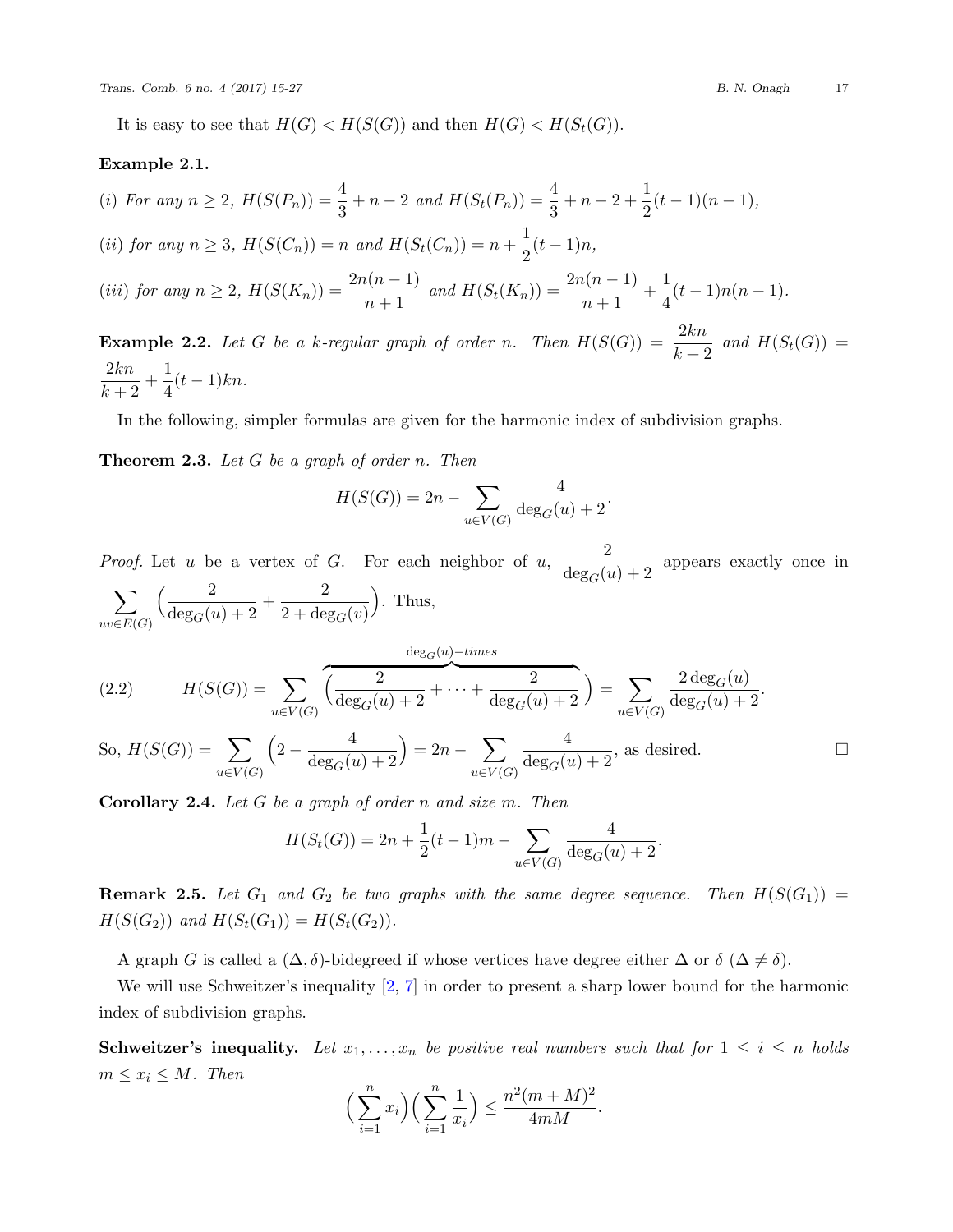*Equality holds if and only if*  $x_1 = \cdots = x_n = m = M$  *or n is even,*  $x_1 = \cdots = x_{\frac{n}{2}} = m$  *and*  $x_{\frac{n}{2}+1} = \cdots = x_n = M$ , where  $m < M$  and  $x_1 \leq \cdots \leq x_n$ .

**Theorem 2.6.** *Let G be a graph of order n and size m. Then*

<span id="page-3-0"></span>(2.3) 
$$
2n - \frac{n^2(\delta + \Delta + 4)^2}{2(n+m)(\delta + 2)(\Delta + 2)} \le H(S(G)),
$$

*with equality if and only if G is a regular graph or a*  $(\Delta, \delta)$ *-bidegreed graph.* 

*Proof.* For every vertex *u* in *G*, we have  $\delta + 2 \le \deg_G(u) + 2 \le \Delta + 2$ . Using  $\sum$ *u∈V* (*G*)  $(\deg_G(u) + 2) =$  $2m + 2n$  and Schweitzer's inequality, we get

$$
\sum_{u \in V(G)} \frac{1}{\deg_G(u) + 2} \le \frac{n^2(\delta + \Delta + 4)^2}{8(n+m)(\delta + 2)(\Delta + 2)}.
$$

Now, Theorem [2.3](#page-2-0) implies the desired inequality.

Moreover, by Schweitzer's inequality, equality holds in ([2.3](#page-3-0)) if and only if  $\delta = \Delta$  or  $\frac{n}{2}$  vertices of *G* have degree  $\delta$  and the remaining  $\frac{n}{2}$  vertices have degree  $\Delta$ , i.e., *G* is regular or  $(\Delta, \delta)$ -bidegreed. □

**Corollary 2.7.** *Let G be a graph of order n and size m. Then*

$$
2n - \frac{n^2(\delta + \Delta + 4)^2}{2(n+m)(\delta + 2)(\Delta + 2)} + \frac{1}{2}(t-1)m \le H(S_t(G)),
$$

*with equality if and only if G is a regular graph or a*  $(\Delta, \delta)$ *-bidegreed graph.* 

The first Zagreb index of a graph *G* is originally defined as  $M_1(G) = \sum$ *u∈V* (*G*)  $deg_G^2(u)$ . This topological index can be also expressed as  $M_1(G) = \sum$ *uv∈E*(*G*)  $(\deg_G(u) + \deg_G(v))$  [\[1,](#page-11-1) [6,](#page-12-17) [11\]](#page-12-18).

**Theorem 2.8.** *Let G be a graph of size m. Then*

$$
2m - \frac{1}{2}M_1(G) < H(S(G)).
$$

*Proof.* Let  $f(x) = \frac{1}{x}$ . Since *f* is a convex function on  $(0, +\infty)$ , by Jensen's inequality, for every edge  $uv \in E(G)$ , we have

<span id="page-3-1"></span>(2.4) 
$$
\frac{2}{\deg_G(u) + 2} + \frac{2}{2 + \deg_G(v)} \ge \frac{8}{4 + \deg_G(u) + \deg_G(v)},
$$

with equality if and only if  $\deg_G(u) = \deg_G(v)$ .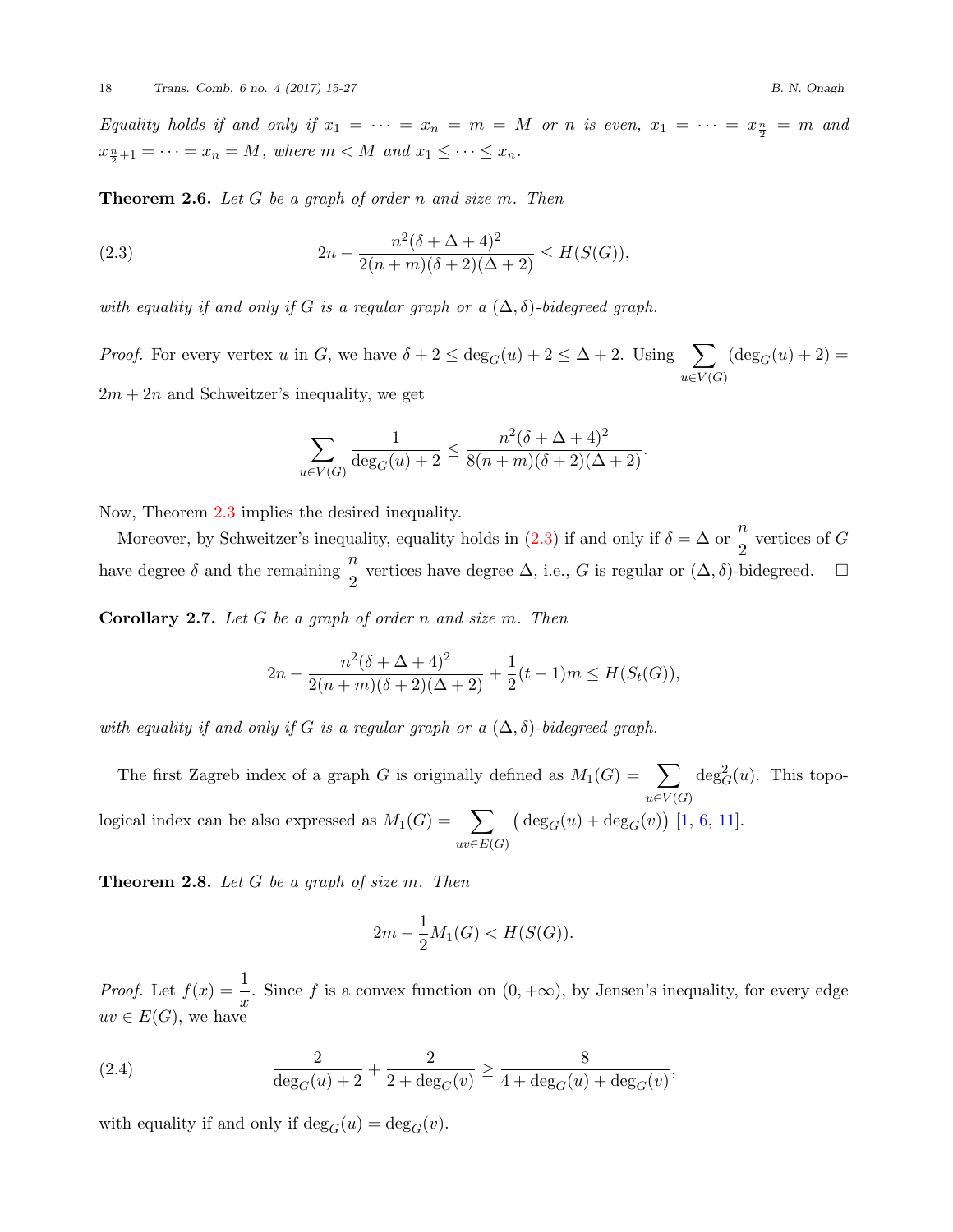So,

$$
H(S(G)) = \sum_{uv \in E(G)} \left( \frac{2}{\deg_G(u) + 2} + \frac{2}{2 + \deg_G(v)} \right)
$$
  
\n
$$
\geq \sum_{uv \in E(G)} \frac{8}{4 + \deg_G(u) + \deg_G(v)}
$$
  
\n
$$
= 2 \sum_{uv \in E(G)} \left( 1 + \frac{\deg_G(u) + \deg_G(v)}{4} \right)^{-1}
$$
  
\n
$$
> 2 \sum_{uv \in E(G)} \left( 1 - \frac{\deg_G(u) + \deg_G(v)}{4} \right)
$$
  
\n
$$
= 2m - \frac{1}{2} \sum_{uv \in E(G)} \left( \deg_G(u) + \deg_G(v) \right)
$$
  
\n
$$
= 2m - \frac{1}{2} M_1(G).
$$

(by Bernoulli's inequality)

It completes the proof.  $\Box$ 

**Corollary 2.9.** *Let G be a graph of size m. Then*

$$
2m - \frac{1}{2}M_1(G) + \frac{1}{2}(t-1)m < H(S_t(G)).
$$

The inverse degree of a graph *G* is defined as  $r(G) = \sum$ *u∈V* (*G*) 1  $\frac{1}{\deg_G(u)}$  [\[5\]](#page-12-19).

**Theorem 2.10.** *Let G be a graph of order n. Then*

<span id="page-4-0"></span>(2.5) 
$$
\frac{3}{2}n - r(G) \le H(S(G)),
$$

*with equality if and only if G is a disjoint union of cycles.*

*Proof.* Similar to [\(2.4](#page-3-1)), for every vertex  $u \in V(G)$ , we have

$$
\frac{1}{\deg_G(u) + 2} \le \frac{1}{4} \Big( \frac{1}{\deg_G(u)} + \frac{1}{2} \Big),
$$

with equality if and only if  $\deg_G(u) = 2$ .

Thus,

$$
\sum_{u \in V(G)} \frac{4}{\deg_G(u) + 2} \le \sum_{u \in V(G)} \frac{1}{\deg_G(u)} + \frac{1}{2}n = r(G) + \frac{1}{2}n.
$$

By Theorem [2.3,](#page-2-0) we have the required inequality.

Furthermore, equality holds in  $(2.5)$  $(2.5)$  if and only if for every vertex  $u \in V(G)$ ,  $\deg_G(u) = 2$ , i.e., *G* is the disjoint union of cycles.  $\Box$ 

**Corollary 2.11.** *Let G be a graph of order n and size m. Then*

$$
\frac{3}{2}n + \frac{1}{2}(t-1)m - r(G) \le H(S_t(G)),
$$

*with equality if and only if G is a disjoint union of cycles.*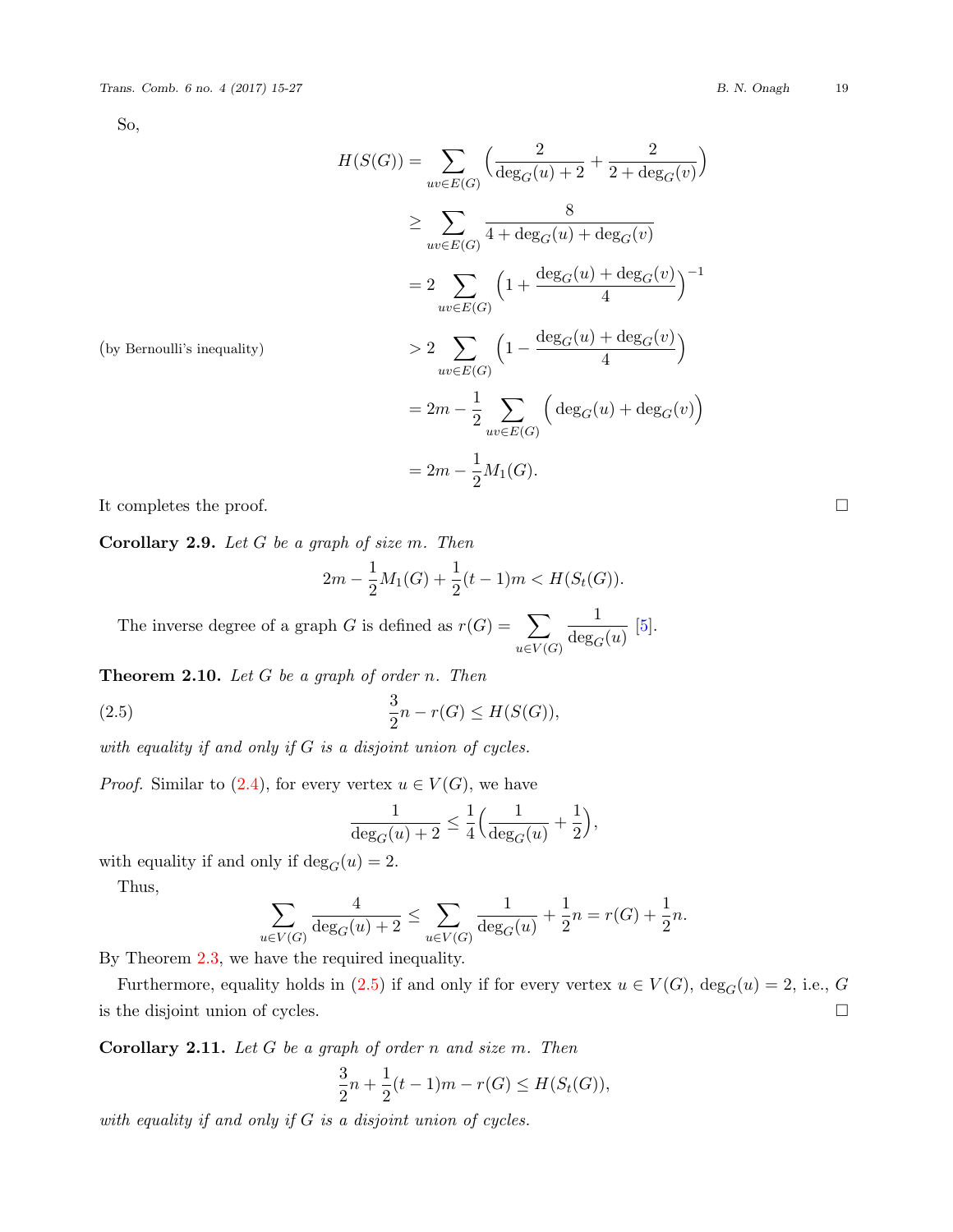## 3. **Upper bounds for the harmonic index of subdivision graphs**

In this section, we present some sharp upper bounds for the harmonic index of subdivision and *t*-subdivision graphs and characterize the corresponding extremal graphs.

The following corollary is an immediate consequence of Theorem [2.3.](#page-2-0)

**Corollary 3.1.** *Let G be a graph of order n. Then*

$$
H(S(G)) \le \frac{2n(n-1)}{n+1} \quad \text{and} \quad H(S_t(G)) \le \frac{2n(n-1)}{n+1} + \frac{1}{4}(t-1)n(n-1).
$$

*In both cases, equality holds if and only if*  $G \cong K_n$ *.* 

In the following, some upper bounds for the harmonic index of subdivision graphs are given in terms of order and size.

**Theorem 3.2.** *Let G be a graph of order n and size m. Then*

<span id="page-5-0"></span>*H*(*S*(*G*)) *≤ n* + *m* 2 (3.1) *,*

*with equality if and only if G is a disjoint union of cycles.*

*Proof.* For every vertex  $u \in V(G)$ , we have

$$
\frac{2 \deg_G(u)}{\deg_G(u) + 2} \le \frac{2 + \deg_G(u)}{4},
$$

with equality if and only if  $deg_G(u) = 2$ .

By  $(2.2)$  $(2.2)$ , we get

$$
H(S(G)) \le \sum_{u \in V(G)} \frac{2 + \deg_G(u)}{4} = \frac{1}{2}n + \frac{1}{4} \sum_{u \in V(G)} \deg_G(u) = \frac{1}{2}n + \frac{1}{4}(2m) = \frac{n+m}{2},
$$

as desired.

Moreover, equality holds in ([3.1](#page-5-0)) if and only if for every vertex  $u \in V(G)$ ,  $\deg_G(u) = 2$ , i.e., *G* is the disjoint union of cycles. □

**Corollary 3.3.** *Let G be a graph of order n and size m. Then*

<span id="page-5-2"></span>*H*(*St*(*G*)) *≤ n* + *tm* 2 (3.2) *,*

*with equality if and only if G is a disjoint union of cycles.*

**Theorem 3.4.** *Let G be a graph of order n and size m. Then*

<span id="page-5-1"></span>
$$
(3.3) \tH(S(G)) \le \frac{2nm}{n+m},
$$

*with equality if and only if G is a regular graph.*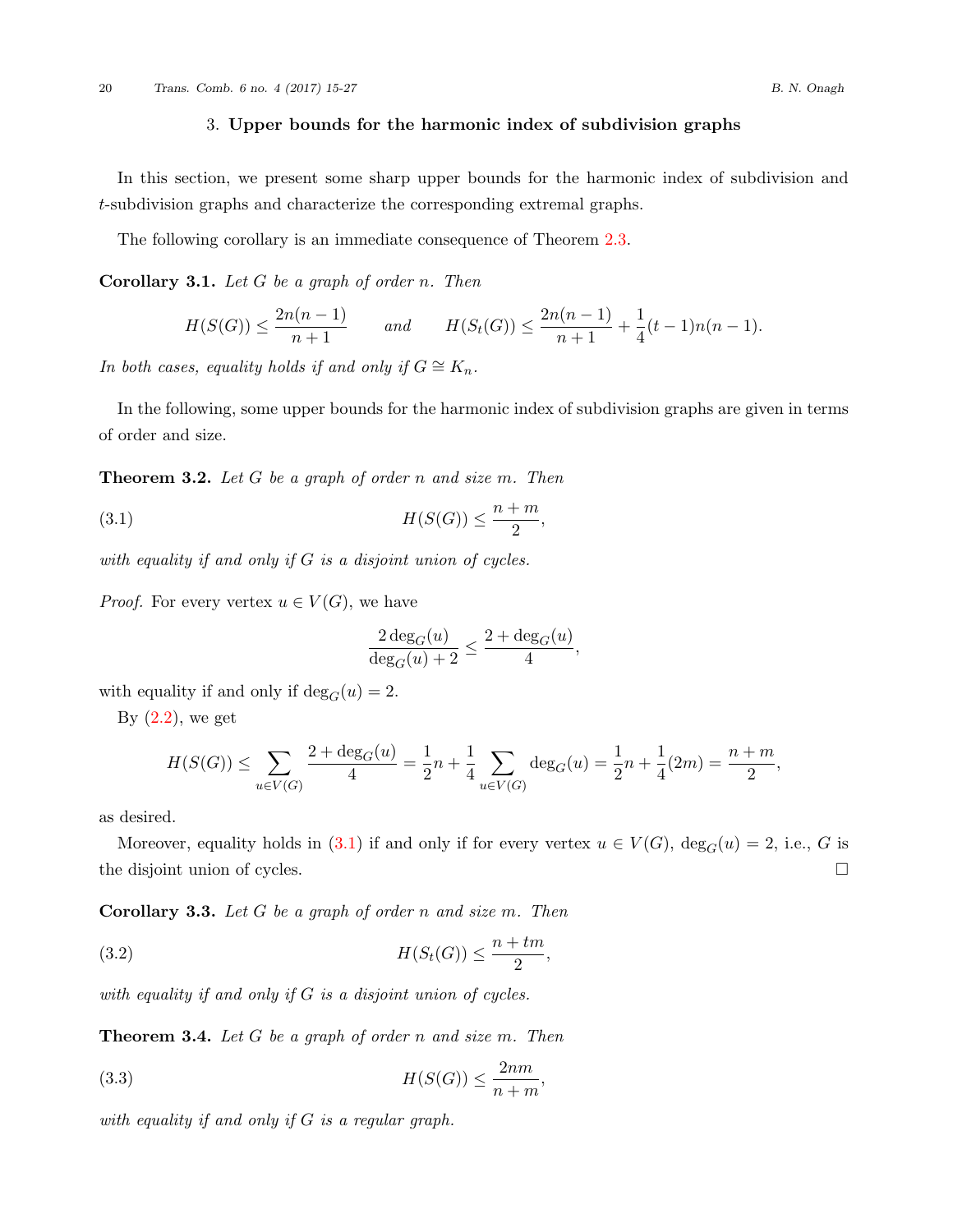$$
\Big(\sum_{u\in V(G)} \big(\deg_G(u)+2\big)\Big)\Big(\sum_{u\in V(G)} \frac{1}{\deg_G(u)+2}\Big) \ge \Big(\sum_{u\in V(G)} \sqrt{\deg_G(u)+2} \frac{1}{\sqrt{(\deg_G(u)+2)}}\Big)^2,
$$

with equality if and only if all the  $deg_G(u)$ 's are equal.

Since 
$$
\sum_{u \in V(G)} (\deg_G(u) + 2) = 2(n+m)
$$
, we get  $\sum_{u \in V(G)} \frac{1}{\deg_G(u) + 2} \ge \frac{n^2}{2(n+m)}$ . By Theorem 2.3,

this yields the required inequality.

Furthermore, equality holds in ([3.3\)](#page-5-1) if and only if all the  $\deg_G(u)$ 's are equal, i.e., *G* is regular.  $\Box$ 

**Corollary 3.5.** *Let G be a graph of order n and size m. Then*

<span id="page-6-0"></span>(3.4) 
$$
H(S_t(G)) \leq \frac{2nm}{n+m} + \frac{1}{2}(t-1)m,
$$

*with equality if and only if G is a regular graph.*

**Remark 3.6.** *The inequalities [\(3.3\)](#page-5-1) and [\(3.4\)](#page-6-0) are always better than the inequalities ([3.1\)](#page-5-0) and [\(3.2\)](#page-5-2), respectively.*

Let *G* be a graph of order *n* and size *m*. If  $m = n - 1$ , *n* and  $n + 1$  then *G* is called a tree, a unicyclic graph and a bicyclic graph, respectively.

**Corollary 3.7.** *Let G be a tree of order n. Then*

$$
H(S(G)) \le \frac{2n(n-1)}{2n-1} \quad \text{and} \quad H(S_t(G)) \le \frac{2n(n-1)}{2n-1} + \frac{1}{2}(t-1)(n-1).
$$

*In both cases, equality holds if and only if*  $G \cong P_2$ *.* 

**Corollary 3.8.** *Let G be a unicyclic graph of order n. Then*

$$
H(S(G)) \le n \qquad and \qquad H(S_t(G)) \le \frac{1}{2}(t+1)n.
$$

*In both cases, equality holds if and only if*  $G \cong C_n$ *.* 

**Corollary 3.9.** *Let G be a bicyclic graph of order n. Then*

$$
H(S(G)) < \frac{2n(n+1)}{2n+1} \qquad \text{and} \qquad H(S_t(G)) < \frac{2n(n+1)}{2n+1} + \frac{1}{2}(t-1)(n+1).
$$

A pendant vertex in a graph is a vertex of degree 1. Now, an upper bound for the harmonic index of subdivision graphs is given in terms of order, the maximum degree and the number of pendant vertices.

**Theorem 3.10.** *Let G be a graph of order n with p pendant vertices. Then*

<span id="page-6-1"></span>(3.5) 
$$
H(S(G)) \leq 2n - \frac{4}{3}p - \frac{4(n-p)}{\Delta + 2},
$$

*with equality if and only if G is a regular graph or a*  $(\Delta, 1)$ *-bidegreed graph.*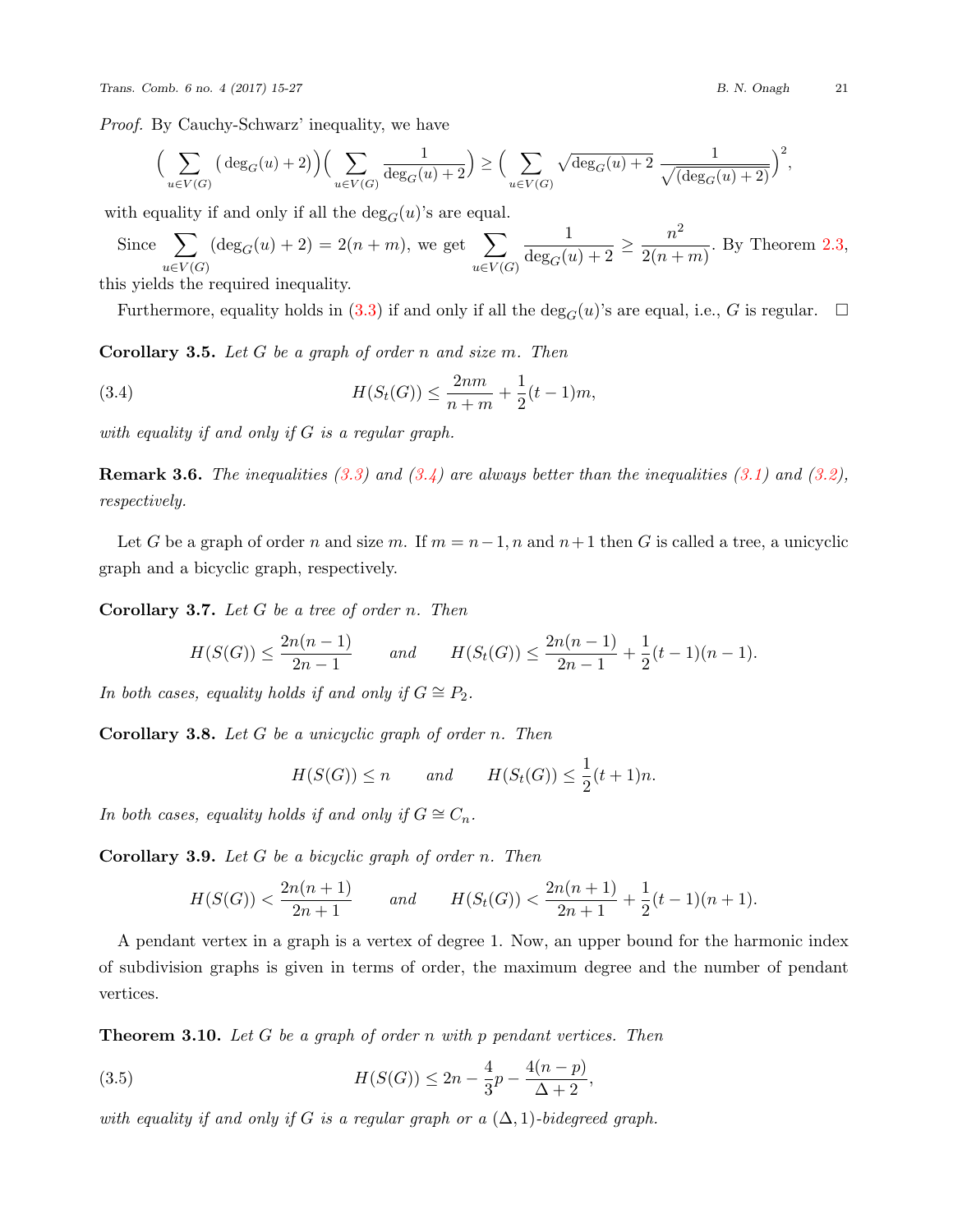*Proof.* Note that

$$
\sum_{u \in V(G)} \frac{1}{\deg_G(u) + 2} = \underbrace{\frac{1}{1+2} + \dots + \frac{1}{1+2}}_{u \in V(G), \deg_G(u) > 1} + \sum_{u \in V(G), \deg_G(u) > 1} \frac{1}{\deg_G(u) + 2}
$$
\n
$$
= \frac{1}{3}p + \sum_{u \in V(G), \deg_G(u) > 1} \frac{1}{\deg_G(u) + 2}
$$
\n
$$
\geq \frac{1}{3}p + \underbrace{\frac{1}{\Delta + 2} + \dots + \frac{1}{\Delta + 2}}_{u \in V(G) + 2}
$$
\n
$$
= \frac{1}{3}p + \frac{n - p}{\Delta + 2}.
$$

Now, by Theorem [2.3,](#page-2-0) we get the desired inequality.

Moreover, equality holds in [\(3.5](#page-6-1)) if and only if for every non-pendant vertex  $u \in V(G)$ , deg<sub>*G*</sub>( $u$ ) =  $\Delta$ . If  $p = 0$  then for every vertex  $u \in V(G)$ ,  $\deg_G(u) = \Delta$ , i.e., *G* is  $\Delta$ -regular, where  $2 \leq \Delta \leq n - 1$ . Now, suppose that  $p > 0$ . If there is no non-pendant vertex in *G* then  $G \cong K_2$  and otherwise, *G* is  $(\Delta, 1)$ -bidegreed.

Conversely, one can see easily that the equality holds in  $(3.5)$  $(3.5)$  for regular graph or  $(\Delta, 1)$ -bidegreed graph.  $\Box$ 

**Corollary 3.11.** *Let G be a graph of order n and size m with p pendant vertices. Then*

$$
H(S_t(G)) \le 2n - \frac{4}{3}p - \frac{4(n-p)}{\Delta + 2} + \frac{1}{2}(t-1)m,
$$

*with equality if and only if G is a regular graph or a*  $(\Delta, 1)$ *-bidegreed graph.* 

**Corollary 3.12.** *Let G be a graph of order n and size m with*  $\delta > 1$ *. Then* 

$$
H(S(G)) \le 2n - \frac{4n}{\Delta + 2} \qquad and \qquad H(S_t(G)) \le 2n - \frac{4n}{\Delta + 2} + \frac{1}{2}(t - 1)m.
$$

*In both cases, equality holds if and only if <i>G is a*  $\Delta$ *-regular graph, where*  $2 \leq \Delta \leq n - 1$ *.* 

Let *G* be a graph. For two vertices *u* and *v* in *G*, the distance  $d_G(u, v)$  from *u* to *v* is the length of a shortest path connecting *u* and *v*. For a vertex *u* in *G*, the eccentricity  $\epsilon(u)$  of *u* is  $\max_{v \in V(G)} d_G(u, v)$ . The minimum eccentricity among the vertices of *G* is the radius of *G*, denoted by  $rad(G)$ , and the maximum eccentricity is its diameter  $diam(G)$ . A vertex *u* in *G* is a central vertex if  $\epsilon(u) = rad(G)$ .

A graph *G* is self-centered if  $\epsilon(u) = rad(G)$  for all vertices  $u \in V(G)$ .

For any even *n*, the cocktail party graph  $CP_n$  is the unique regular graph with *n* vertices of degree  $n-2$ ; it is obtained from  $K_n$  by removing  $\frac{n}{2}$  disjoint edges.

**Theorem 3.13.** *Let G be a graph of order n. Then*

<span id="page-7-0"></span>(3.6) 
$$
H(S(G)) \leq \frac{2n(n - rad(G))}{n - rad(G) + 2},
$$

*with equality if and only if*  $G \cong K_n$  *or*  $G \cong CP_n$ *.*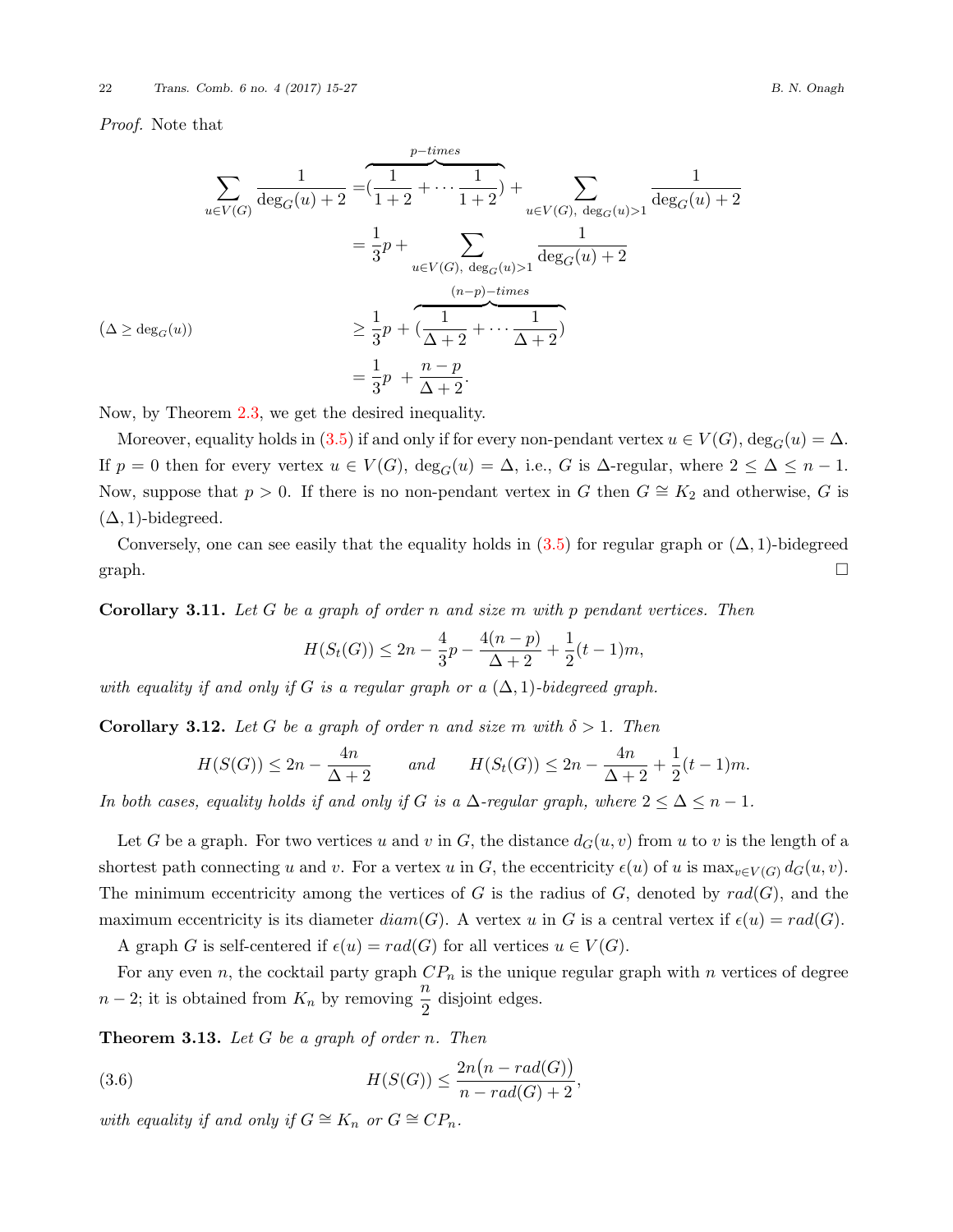*Proof.* Let  $n_i(u)$  be the number of vertices at distance *i* from the vertex *u* in *G*. One can see that  $\deg_G(u) \leq n - \epsilon(u)$  (\*), with equality if and only if  $\epsilon(u) = 1$  and  $\deg_G(u) = n - 1$  or  $\epsilon(u) \geq 2$  and  $n_2(u) = n_3(u) = \cdots = n_{\epsilon(u)}(u) = 1$ . Thus, for every vertex  $u \in V(G)$ , we have

$$
\frac{1}{\deg_G(u)+2} \ge \frac{1}{n - \epsilon(u)+2} \ge \frac{1}{n - rad(G)+2}.
$$

This implies that  $\sum$ *u∈V* (*G*)  $\frac{1}{\deg_G(u)+2} \ge \frac{n}{n-rad(G)+2}$ . Now, Theorem [2.3](#page-2-0) yields the required in-

equality.

Suppose that equality holds in ([3.6](#page-7-0)). Then *G* is self-centered and for every vertex  $u \in V(G)$ , equality holds in (\*). If  $\epsilon(u) = 1$  for some vertex  $u \in V(G)$  then  $\deg_G(u) = n - 1$  and  $\epsilon(v) \leq 2$  for all vertices  $v \neq u$ . Since *G* is self-centered,  $\epsilon(u) = 1$  for all vertices  $u \in V(G)$ . Thus  $G \cong K_n$ .

Now, suppose that  $\epsilon(u) \geq 2$  for all vertices  $u \in V(G)$ . If  $\epsilon(v) \geq 3$  for some vertex *v*, then  $diam(G) = 3$  (otherwise, there exist at least two neighbors at distance 2 for the central vertex) and *G*  $\cong$  *P*<sub>4</sub>. This contradicts that *G* is self-centered. So,  $\epsilon(u) = 2$  for all vertices  $u \in V(G)$  and then  $\deg_G(u) = n - 2$  for all vertices  $u \in V(G)$ . It implies that  $G \cong CP_n$ .

It can be easily seen that the upper bound is attained for  $K_n$  or  $CP_n$ .

**Corollary 3.14.** *Let G be a graph of order n and size m. Then*

(3.7) 
$$
H(S_t(G)) \leq \frac{2n(n - rad(G))}{n - rad(G) + 2} + \frac{1}{2}(t - 1)m,
$$

*with equality if and only if*  $G \cong K_n$  *or*  $G \cong CP_n$ *.* 

## 4. **The harmonic index for** *S***-sum and** *St***-sum of graphs**

In the following theorem, we give an upper bound for the harmonic index of  $G_1 +_S G_2$  in terms of *H*(*S*(*G*<sub>1</sub>)), *H*(*G*<sub>2</sub>), *r*(*G*<sub>1</sub>) and *r*(*G*<sub>2</sub>).

**Theorem 4.1.** *Let G*<sup>1</sup> *and G*<sup>2</sup> *be two graphs. Then*

$$
H(G_1 +_S G_2) < \frac{1}{4} \Big( n_2 H(S(G_1)) + n_1 H(G_2) + m_2 r(G_1) + 4m_1 r(G_2) \Big),
$$
\n
$$
(G_1) \quad \text{and} \quad m_1 = |E(G_1)|, \quad i = 1, 2
$$

*where*  $n_i = |V(G_i)|$  *and*  $m_i = |E(G_i)|$ ,  $i = 1, 2$ .

*Proof.* Let  $deg(u, v) = deg_{G_1 +_S G_2}(u, v)$  be the degree of a vertex  $(u, v)$  in  $G_1 +_S G_2$ . By definition of the harmonic index, we have

$$
H(G_1 +_S G_2) = \sum_{u \in V(G_1)} \sum_{v_1 v_2 \in E(G_2)} \frac{2}{\deg(u, v_1) + \deg(u, v_2)}
$$
  
+ 
$$
\sum_{v \in V(G_2)} \sum_{u_1 u_2 \in E(S(G_1))} \frac{2}{\deg(u_1, v) + \deg(u_2, v)}
$$
  
:= 
$$
\sum 1 + \sum 2.
$$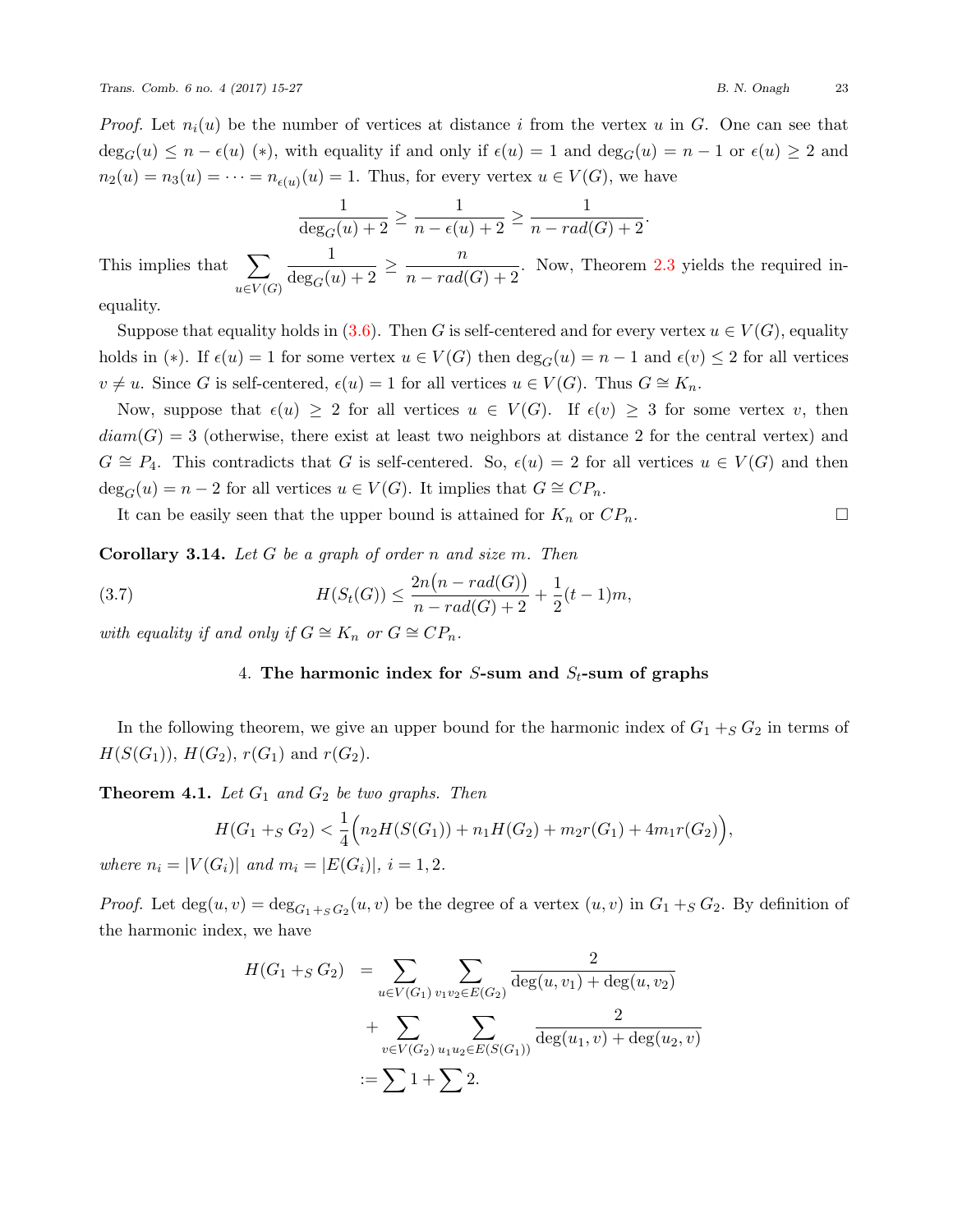Then,

$$
\sum 1 = \sum_{u \in V(G_1)} \sum_{v_1 v_2 \in E(G_2)} \frac{2}{(\deg_{G_1}(u) + \deg_{G_2}(v_1)) + (\deg_{G_1}(u) + \deg_{G_2}(v_2))}
$$
  
= 
$$
\sum_{u \in V(G_1)} \sum_{v_1 v_2 \in E(G_2)} \frac{2}{2 \deg_{G_1}(u) + (\deg_{G_2}(v_1) + \deg_{G_2}(v_2))}.
$$

<span id="page-9-1"></span>By Jensen's inequality, for every vertex  $u \in V(G_1)$  and every edge  $v_1v_2 \in E(G_2)$ , we have

(4.1) 
$$
\frac{2}{2 \deg_{G_1}(u) + (\deg_{G_2}(v_1) + \deg_{G_2}(v_2))} \leq \frac{1}{4} \Big( \frac{1}{\deg_{G_1}(u)} + \frac{2}{\deg_{G_2}(v_1) + \deg_{G_2}(v_2)} \Big),
$$

with equality if and only if  $2 \deg_{G_1}(u) = \deg_{G_2}(v_1) + \deg_{G_2}(v_2)$ . So,

$$
\sum 1 \leq \frac{1}{4} \sum_{u \in V(G_1)} \sum_{v_1 v_2 \in E(G_2)} \frac{1}{\deg_{G_1}(u)} + \frac{1}{4} \sum_{u \in V(G_1)} \sum_{v_1 v_2 \in E(G_2)} \frac{2}{\deg_{G_2}(v_1) + \deg_{G_2}(v_2)}
$$
  
= 
$$
\frac{1}{4} \sum_{u \in V(G_1)} (m_2 \times \frac{1}{\deg_{G_1}(u)}) + \frac{1}{4} \sum_{u \in V(G_1)} H(G_2)
$$
  
= 
$$
\frac{1}{4} (m_2 r(G_1) + n_1 H(G_2)).
$$

Also,

$$
\sum 2 = \sum_{v \in V(G_2)} \sum_{u_1 u_2 \in E(S(G_1))} \frac{2}{\deg_{S(G_1)}(u_1) + \deg_{G_2}(v) + \deg_{S(G_1)}(u_2)}
$$
  
= 
$$
\sum_{v \in V(G_2)} \sum_{u_1 u_2 \in E(S(G_1))} \frac{2}{(\deg_{S(G_1)}(u_1) + \deg_{S(G_1)}(u_2)) + \deg_{G_2}(v)}.
$$

<span id="page-9-2"></span>Similarly, for every vertex  $v \in V(G_2)$  and every edge  $u_1u_2 \in E(S(G_1))$ , we have

$$
(4.2) \qquad \frac{2}{(\deg_{S(G_1)}(u_1) + \deg_{S(G_1)}(u_2)) + \deg_{G_2}(v)} \le \frac{1}{4} \Big( \frac{2}{\deg_{S(G_1)}(u_1) + \deg_{S(G_1)}(u_2)} + \frac{2}{\deg_{G_2}(v)} \Big),
$$
\nwith equality if and only if  $\deg_{S(G_1)}(u_1) + \deg_{S(G_1)}(u_2) = \deg_{G_2}(v)$ .

Thus,

$$
\sum 2 \leq \frac{1}{4} \sum_{v \in V(G_2)} \sum_{u_1 u_2 \in E(S(G_1))} \frac{2}{\deg_{S(G_1)}(u_1) + \deg_{S(G_1)}(u_2)} + \frac{1}{2} \sum_{v \in V(G_2)} \sum_{u_1 u_2 \in E(S(G_1))} \frac{1}{\deg_{G_2}(v)}
$$
  
= 
$$
\frac{1}{4} \sum_{v \in V(G_2)} H(S(G_1)) + \frac{1}{2} \sum_{v \in V(G_2)} (2m_1 \times \frac{1}{\deg_{G_2}(v)})
$$
  
= 
$$
\frac{1}{4} \Big( n_2 H(S(G_1)) + 4m_1 r(G_2) \Big).
$$

<span id="page-9-0"></span>Therefore,

(4.3) 
$$
H(G_1 +_S G_2) \leq \frac{1}{4} \Big( n_2 H(S(G_1)) + n_1 H(G_2) + m_2 r(G_1) + 4m_1 r(G_2) \Big).
$$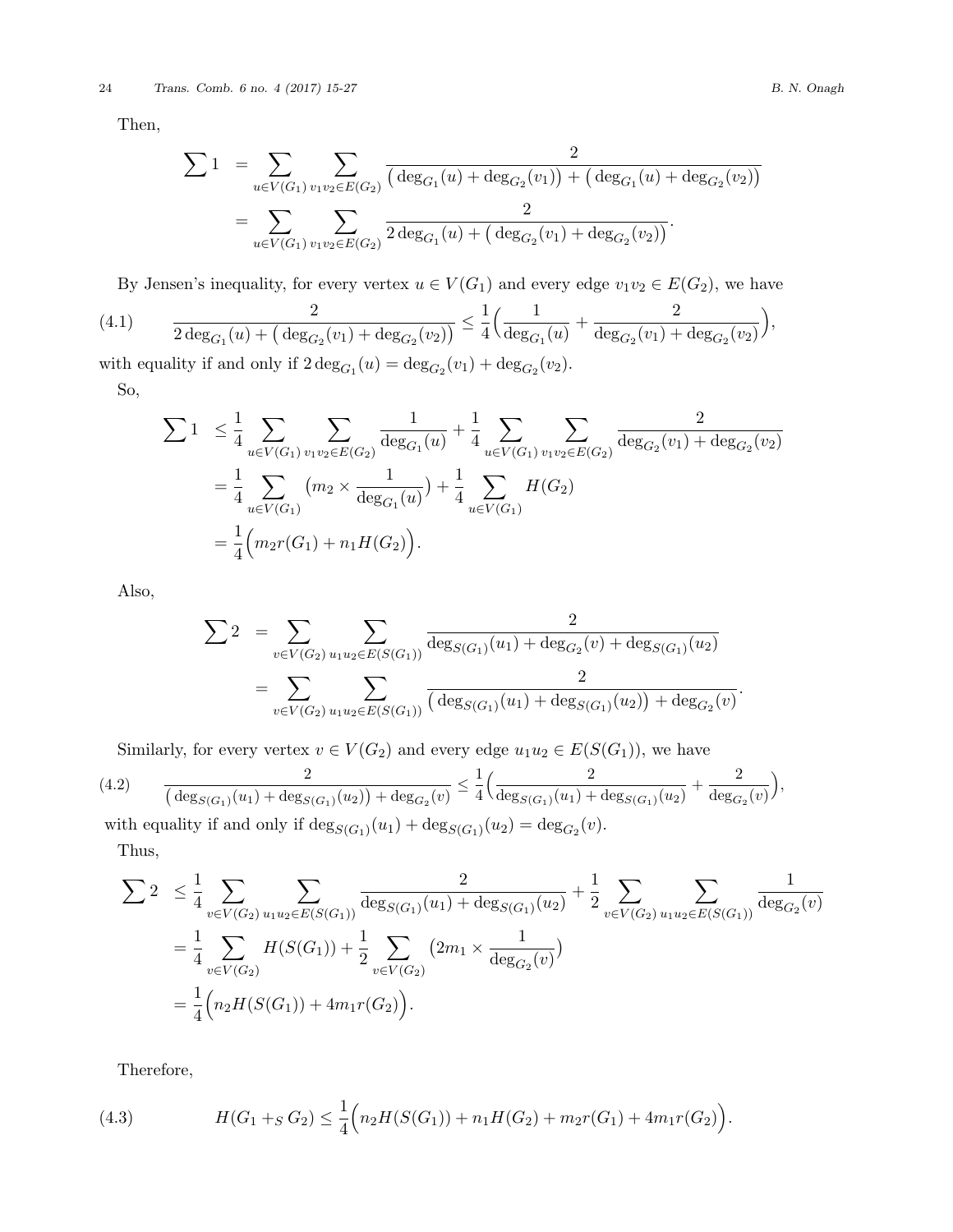Now, suppose that there exist two graphs  $G_1$  and  $G_2$  such that equality holds in  $(4.3)$  $(4.3)$ . Then, the inequalities  $(4.1)$  $(4.1)$  and  $(4.2)$  $(4.2)$  must be equalities. So,  $G_1$  and  $G_2$  are  $k_1$ -regular and  $k_2$ -regular graphs, respectively, such that  $2k_1 = k_2 + k_2$  and  $k_1 + 2 = k_2$ , a contradiction. This completes the proof.  $\Box$ 

### **Example 4.2.** *For any*  $n \geq 2$ *,*

$$
H(P_n +_S P_2) = (1 + \frac{1}{3}(n-2)) + (2 + \frac{8}{5}(n-2)) = 3 + \frac{29}{15}(n-2).
$$

In the following, we extend the definition of  $S$ -sum to  $S_t$ -sum of graphs.

**Definition 4.3.** Let  $G_1$  and  $G_2$  be two graphs. The  $S_t$ -sum  $G_1 +_{S_t} G_2$  is a graph with vertex set  $V(S_t(G_1)) \times V(G_2)$  in which two vertices  $(u_1, v_1)$  and  $(u_2, v_2)$  of  $G_1 +_{S_t} G_2$  are adjacent if and only if  $[u_1 = u_2 \in V(G_1)$  and  $v_1v_2 \in E(G_2)$  or  $[v_1 = v_2$  and  $u_1u_2 \in E(S_t(G))$ .

Note that  $G_1 +_{S_t} G_2$  has  $|V(G_2)|$  copies of the graph  $S_t(G_1)$  and we can label these copies by vertices of  $G_2$ . The vertices in each copy have two situations: the vertices in  $V(G_1)$  (black vertices) and the vertices in  $V(S_t(G_1)) - V(G_1)$  (white vertices). We join only black vertices with the same name in  $S_t(G_1)$  in which their corresponding labels are adjacent in  $G_2$ .

 $P_3 +_{S_4} P_2$  is shown in Fig. 2.



Fig. 2.  $P_3 +_{S_4} P_2$ 

Now, we obtain an upper bound for the harmonic index of  $G_1+_{S_t}G_2$  in terms of  $H(S_t(G_1)), H(G_2)$ ,  $r(G_1)$  and  $r(G_2)$ .

**Theorem 4.4.** *Let G*<sup>1</sup> *and G*<sup>2</sup> *be two graphs. Then*

$$
H(G_1 +_{S_t} G_2) < \frac{1}{4} \Big( n_2 H(S(G_1)) + n_1 H(G_2) + m_2 r(G_1) + 4m_1 r(G_2) + 2(t - 1)n_2 m_1 \Big),
$$
\nwhere  $n_i = |V(G_i)|$  and  $m_i = |E(G_i)|$ ,  $i = 1, 2$ .

*Proof.* Let  $\deg(u, v) = \deg_{G_1 + S_t} G_2(u, v)$  be the degree of a vertex  $(u, v)$  in  $G_1 +_{S_t} G_2$ . By definition of the harmonic index, we have

$$
H(G_1 + S_t G_2) = \sum_{u \in V(G_1)} \sum_{v_1 v_2 \in E(G_2)} \frac{2}{\deg(u, v_1) + \deg(u, v_2)}
$$
  
+ 
$$
\sum_{v \in V(G_2)} \sum_{u_1 u_2 \in E(S_t(G_1))} \frac{2}{\deg(u_1, v) + \deg(u_2, v)}
$$
  
:= 
$$
\sum 1 + \sum 2.
$$

Similar to the proof of Theorem 4.1, we can get  $\sum 1 \leq \frac{1}{4}$ 4  $\left(m_2r(G_1) + n_1H(G_2)\right)$ . It suffices to compute the value of  $\sum 2$ . Note that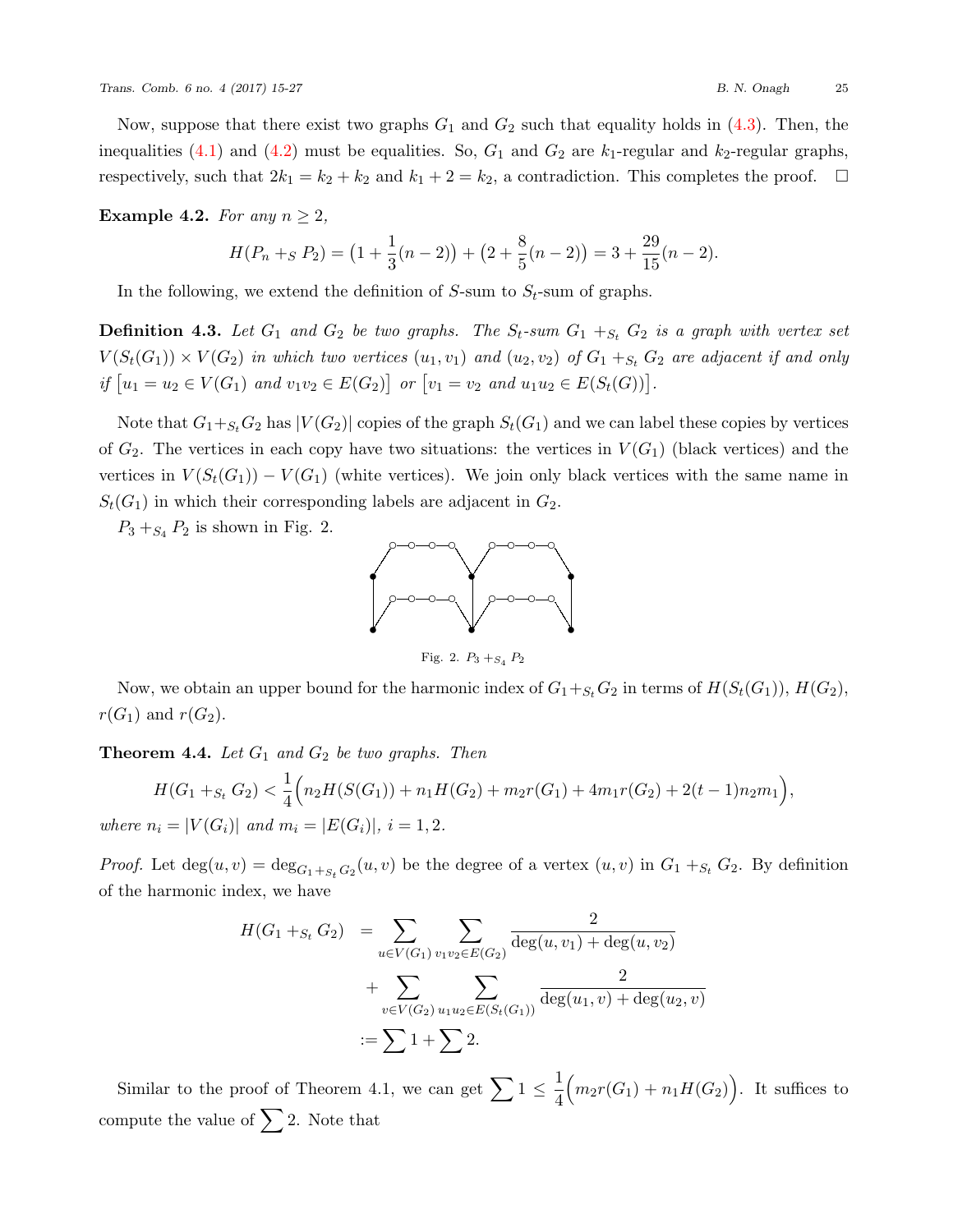26 *Trans. Comb. 6 no. 4 (2017) 15-27 B. N. Onagh*

$$
\sum 2 = \sum_{v \in V(G_2)} \sum_{\substack{u_1 u_2 \in E(S_t(G_1)) \\ u_1 \in V(G_1), u_2 \in V(S_t(G_1)) - V(G_1)}} \frac{2}{\deg(u_1, v) + \deg(u_2, v)}
$$
  
+ 
$$
\sum_{v \in V(G_2)} \sum_{\substack{u_1 u_2 \in E(S_t(G_1)) \\ u_1, u_2 \in V(S_t(G_1)) - V(G_1)}} \frac{2}{\deg(u_1, v) + \deg(u_2, v)}
$$
  
:= 
$$
\sum 2' + \sum 2''.
$$

By similar argument in the proof of Theorem 4.1, we can show that  $\sum_{i=1}^{n} 2^{i} \leq \frac{1}{4}$ 4  $(n_2H(S(G_1)) +$  $4m_1r(G_2)$ . On the other hand,

$$
\sum 2'' = \sum_{v \in V(G_2)} \sum_{\substack{u_1 u_2 \in E(S_t(G_1)) \\ u_1, u_2 \in V(S_t(G_1)) - V(G_1)}} \frac{2}{\deg(u_1, v) + \deg(u_2, v)}
$$

$$
= \sum_{v \in V(G_2)} \sum_{\substack{u_1 u_2 \in E(S_t(G_1)) - V(G_1) \\ u_1, u_2 \in V(S_t(G_1)) - V(G_1)}} \frac{2}{2 + 2}
$$

$$
= \sum_{v \in V(G_2)} \left(\frac{1}{2}(t - 1)m_1\right) = \frac{1}{2}(t - 1)n_2m_1.
$$

Hence,

$$
\sum 2 \leq \frac{1}{4} \Big( n_2 H(S(G_1)) + 4m_1 r(G_2) + 2(t-1)n_2 m_1 \Big).
$$

Therefore,

$$
H(G_1 +_{S_t} G_2) \leq \frac{1}{4} \Big( n_2 H(S(G_1)) + n_1 H(G_2) + m_2 r(G_1) + 4m_1 r(G_2) + 2(t-1)n_2 m_1 \Big).
$$

One can see that equality in above inequality cannot occur. This completes the proof.  $\Box$ 

**Example 4.5.** *For any*  $n \geq 2$ *,* 

$$
H(P_n +_{S_t} P_2) = (1 + \frac{1}{3}(n-2)) + (2 + \frac{8}{5}(n-2)) + (t-1)(n-1) = 3 + \frac{29}{15}(n-2) + (t-1)(n-1).
$$

## **Acknowledgments**

The author would like to thank the anonymous referees for carefully reading the manuscript and their valuable comments and suggestions that improve the the presentation of this work.

#### **REFERENCES**

- <span id="page-11-1"></span>[1] A. Astaneh-Asl and G. H. Fath-Tabar, Computing the first and third Zagreb polynomials of Cartesian product of graphs, *Iranian J. Math. Chem.*, **2** no. 2 (2011) 73–78.
- <span id="page-11-0"></span>[2] P. S. Bullen, *A dictionary of inequalities*, Addison-Wesley Longman, 1998.